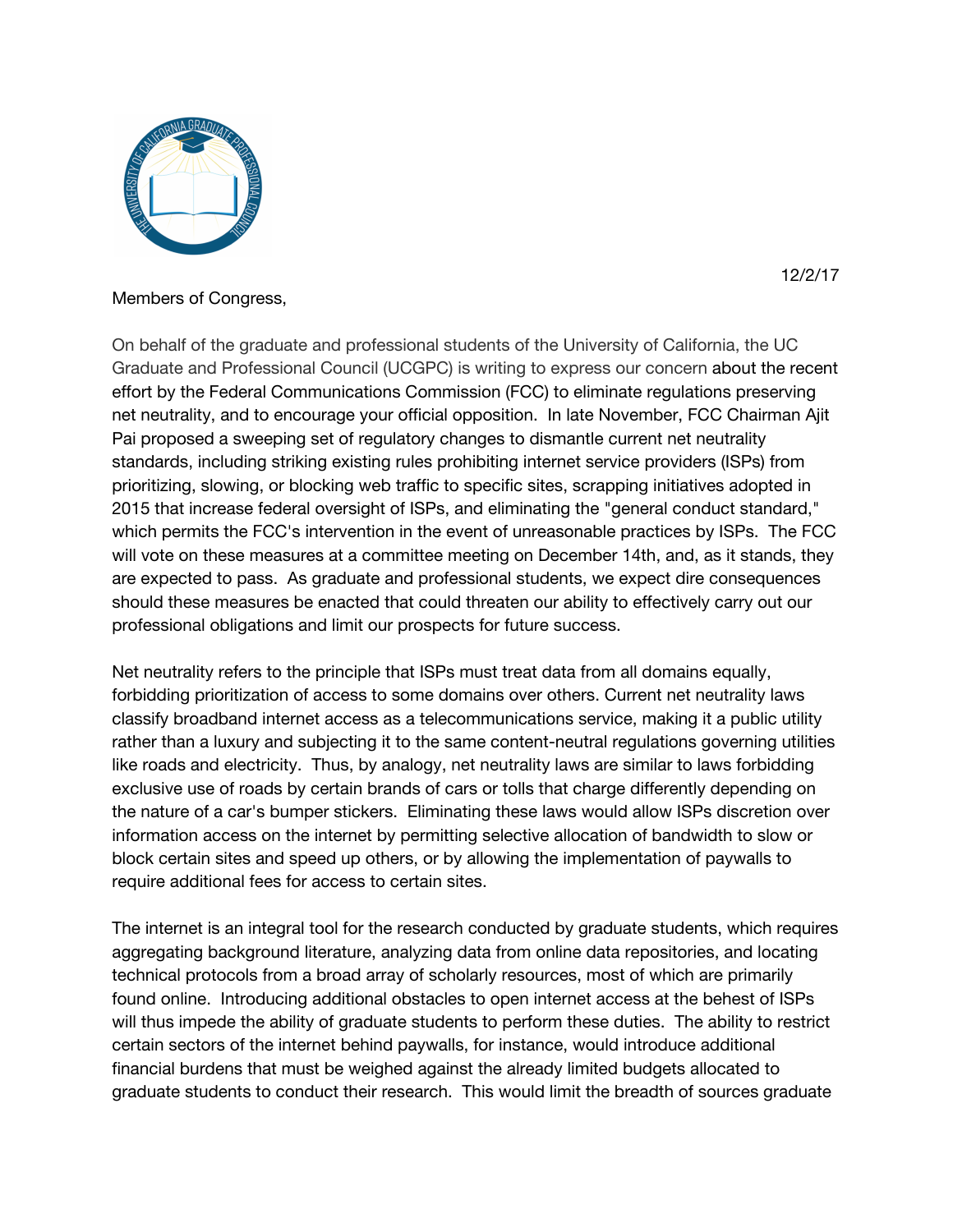students have available to acquire information, compromising the quality of research and giving preference to sources that are not paywall-restricted, potentially biasing their output. Many graduate students are funded by federal research dollars, so paywalls would mean that more taxpayer money is spent removing red tape rather than on the valuable research graduate students are producing to improve Americans' lives.

Similarly, while science is inherently apolitical, the research conducted by many graduate students may have strong political implications that conflict with the political or economic agendas of ISPs. In these cases, an ISP could block the availability of necessary online resources entirely or slow access to the point where conducting research in these fields becomes infeasible. If work published by a graduate student conflicts with the interests of ISPs, access to that work could also be suppressed with impunity, limiting the visibility these students achieve within their field at a time when exposure is pivotal, consequently devaluing their future prospects following graduation. Such circumstances would be devastating to students who perform thesis research in politically-relevant fields (e.g. climate science, economics, sociology, addiction pharmacology, etc.) which constitute a large percentage of the graduate population.

The preferential allocation of bandwidth to preferred domains (e.g. those with aligning interests to ISPs, those with resources to pay for this service) would also likely result in slower internet speeds for non-preferred sites. Many graduate students perform their research entirely via analyses of existing public datasets or large datasets located in online repositories. In many cases, the size of these datasets makes data processing extremely time consuming, even at high speeds. It is unlikely that these public resources will possess the resources to secure preferred status relative to sites with strong financial and political support. Consequently, these public data repositories and online archives will likely bear the brunt of this newly permitted differential bandwidth allocation. This would further restrict resources available to graduate students for research and terminate the progress of many projects already underway.

Finally, deregulation of net neutrality opens the door for ISPs to suppress access to their competitors, which could be extremely problematic for the ability of small business startups and early academic careers to thrive. Following graduation, many graduate students elect to actualize their ideas in the form of originating or achieving employment at startups or small businesses, including independent distribution of creative content for those in the humanities, biotechnology and pharmaceutical start-ups for biomedical scientists, and technology start-ups for those pursuing degrees in the computational sciences. In the latter case, these small businesses may compete directly with the economic interests of ISPs, creating an incentive for ISPs to suppress access to their online presence (i.e. products, advertising, contact information) and obviating their eventual success. In the former cases, the markets in these sectors are typically dominated by a small number of extremely large, financially robust corporations with the resources to partner with ISPs in order to suppress potential competitors. These same incentives hold for the work of early career researchers that may contradict the efficacy claims made by these corporations, introducing a form of intellectual